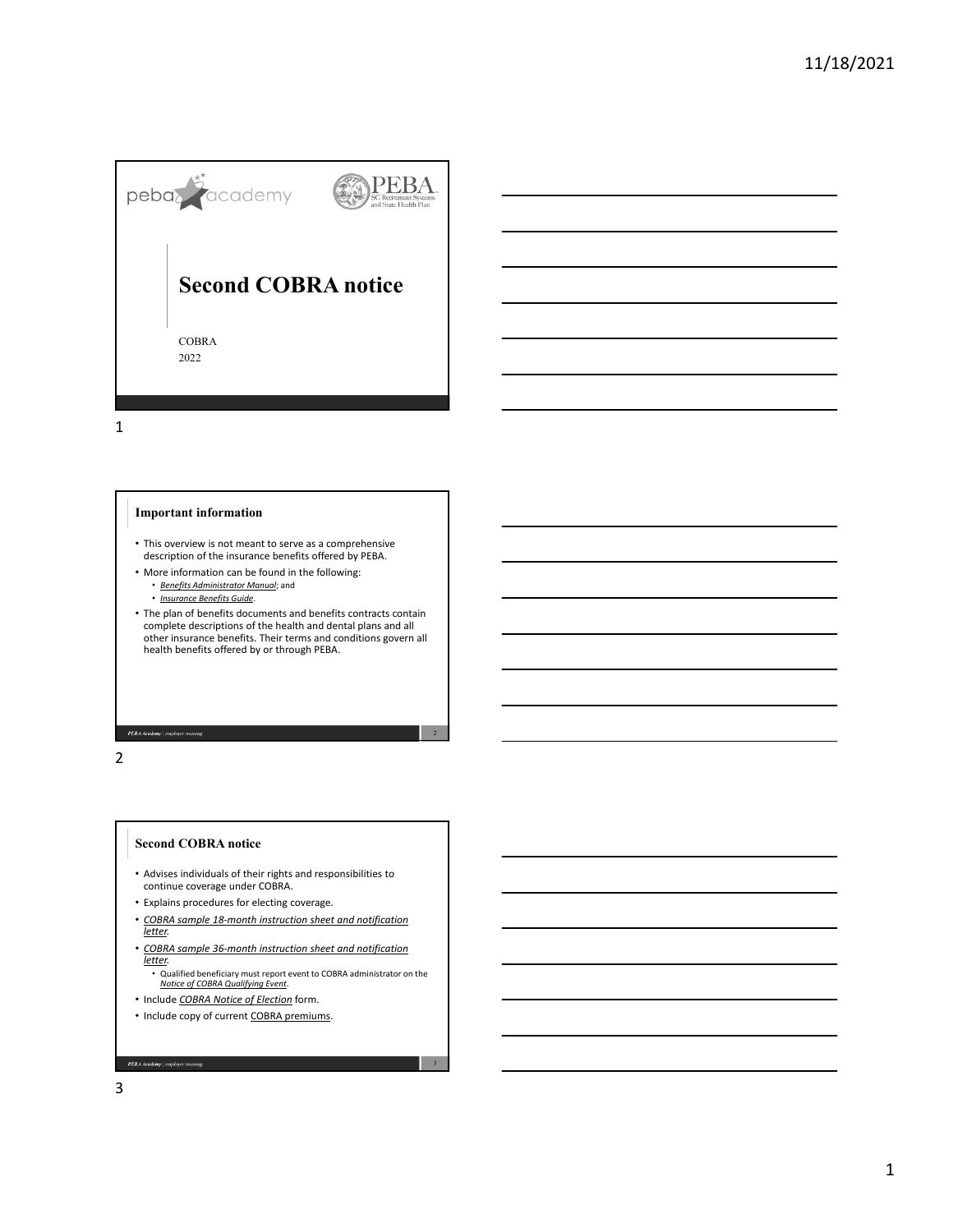### **18-month qualifying events**

- Termination of employment.
- Transfer to another employer offering PEBA insurance coverage.
- Retirement.
- Reduction in hours (not in a stability period or no longer eligible at the end of the initial or standard stability period).
- If employee is terminated due to gross misconduct, ask your legal counsel before offering COBRA.

4

5

### 4

### **Unpaid leave or reduction of hours**

- If employee is not within a stability period, is no longer eligible for coverage at the end of a stability period or on protected leave, a reduction of hours (below 30 hours per week) makes the employee ineligible for insurance benefits.
- Employer should terminate coverage due to no longer being eligible for insurance benefits and offer COBRA.

#### PEBA Academy | employer training

5



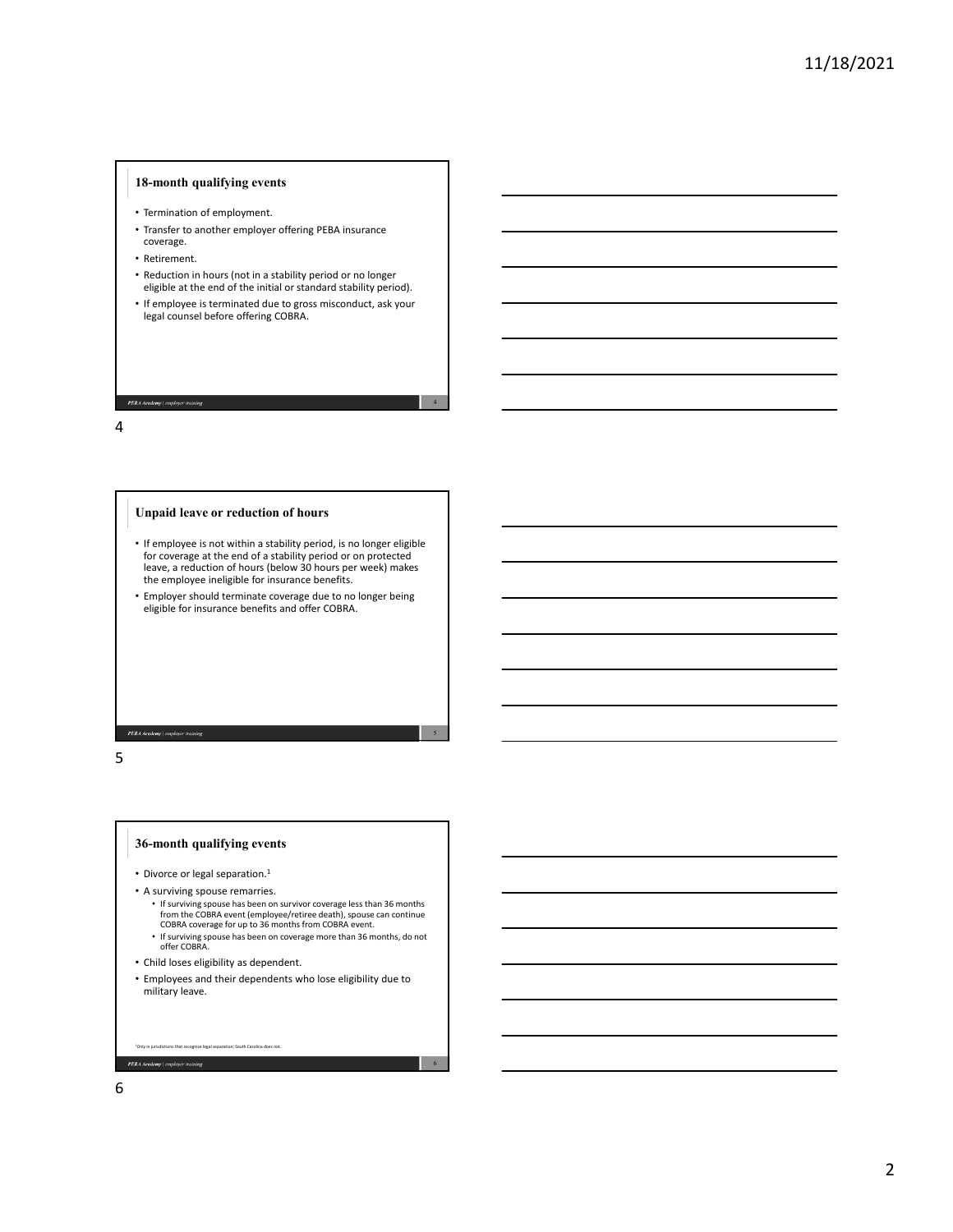### **60-day notification rule**

- In cases of divorce or if a child ceases to qualify as an eligible dependent, the Plan must be notified within 60 days after:
	- The date of the qualifying event; or
	- The date the dependent would lose coverage on account of the qualifying event, whichever is later.
- After Day 60, no longer eligible for COBRA coverage.
- Qualified beneficiary must report event to COBRA administrator on the *Notice of COBRA Qualifying Event*.

7

### **Military leave**

- Continue coverage:
	- Send nothing to PEBA.
	- Obtain written permission from employee to continue coverage and bill for premiums.

7

8

9

- Provide Your insurance benefits when your hours are reduced notice.
- Cancel coverage:
	- Complete *Active Termination Form*.
	- Attach a copy of military orders.
	- Provide Your insurance benefits when your hours are reduced notice. • Offer 36 months of COBRA and conversion information, if applicable.
	-

PEBA Academy | employer training

8

### **When to send COBRA 18-month notice** • Must send notice to employee and qualified beneficiaries within 14 days of qualifying event.

- Subscriber may elect COBRA coverage within 60 days of: • Loss of coverage; or
	- COBRA notification, whichever is later.

9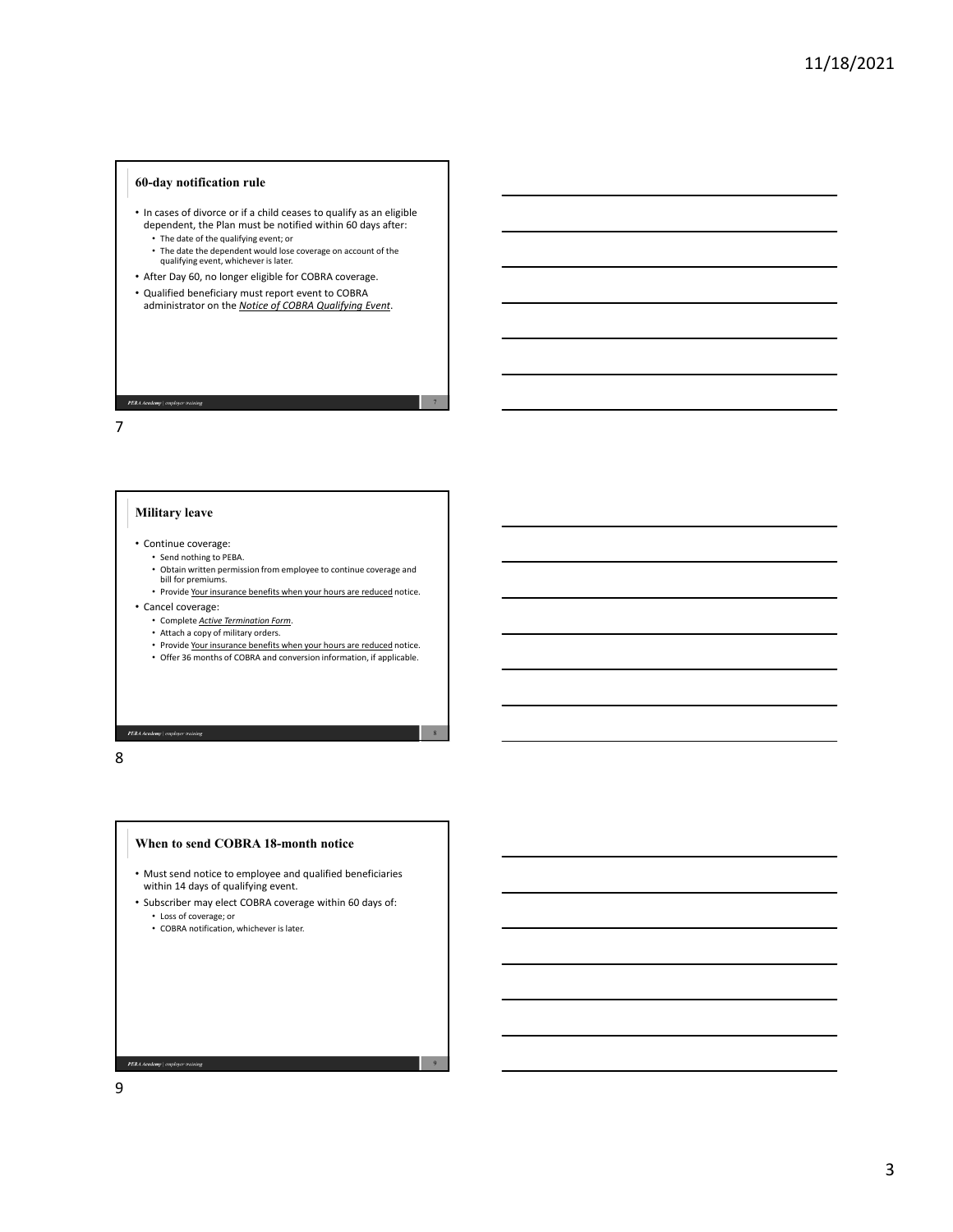### **When to send COBRA 36-month notice**

- Must send notice to qualified beneficiary within 14 days of qualifying event.
- Subscriber may elect COBRA coverage within 60 days of: • Loss of coverage; or
	- COBRA notification, whichever is later.

# **PEBA Academy** | employer training

10

## **COBRA ineligibility**

• Use *COBRA Ineligibility Form for Dependents* to determine if COBRA should be offered.

10

12

- Former spouse.
- Ineligible child.
- Include documentation in employee's file.

PEBA Academy | employer training

11

### **Example of COBRA ineligibility**

- January 1, 2022: Husband dropped from employee coverage during open enrollment (October 2021).
- February 20, 2022: Husband reports he and employee have been divorced since November 19, 2021.
- Divorce reported outside of 60 days; therefore, do not offer COBRA. Husband and employee did not comply with initial COBRA notice instructions.
- Include ineligibility form in employee's file.

### **PEBA Academy** | employer training